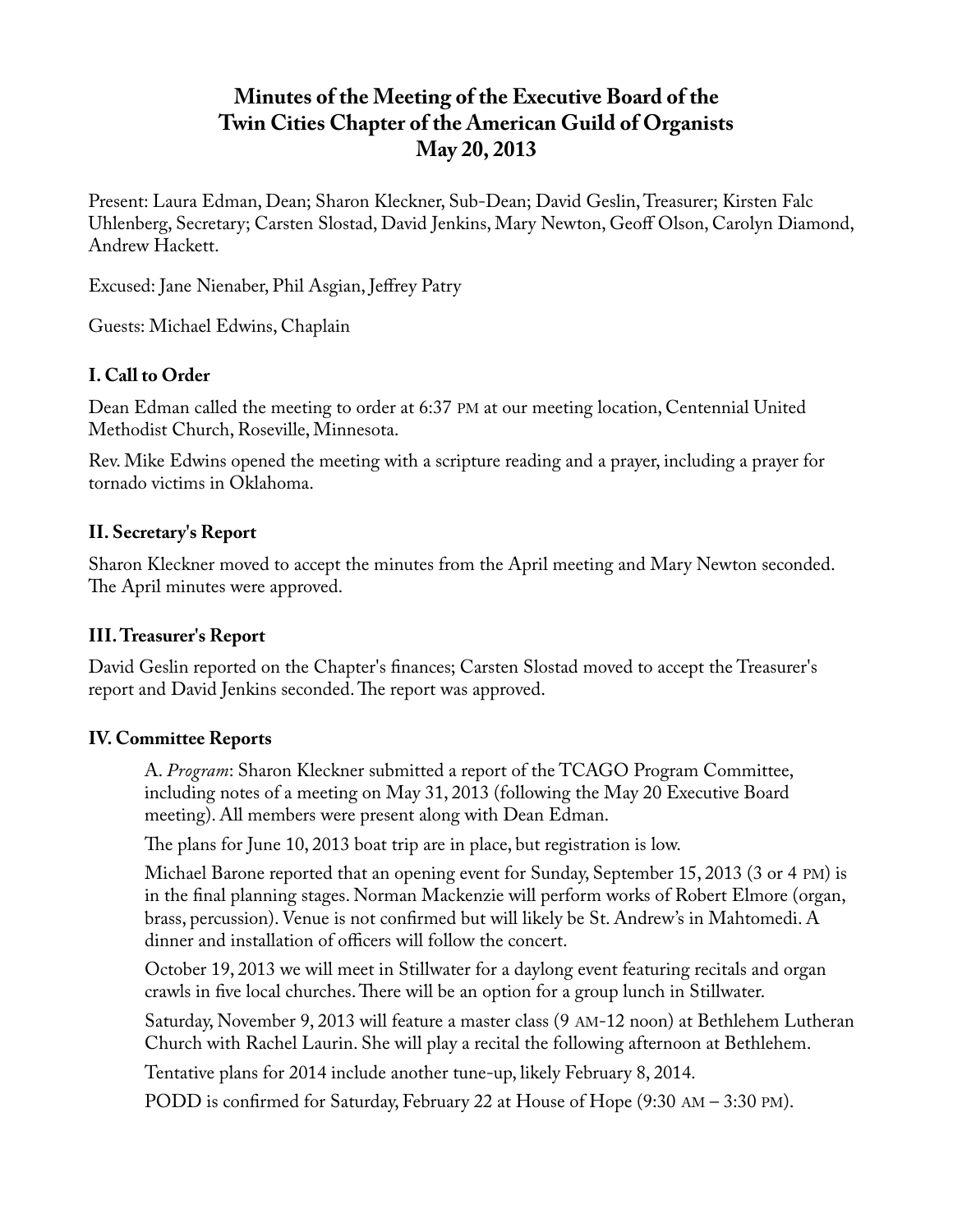Saturday, March 15 (all day): Barone's Bach Birthday Bash. Venues TBD.

Events for April and May 2014 are in the planning stages, and will include a member recital in May.

A June social event will likely not be another boat trip, as attendance this year was only 31 people (we needed 40 to meet expenses).

B. *Website*: Content and documents from the old website continue to be added to the new website. Suggestions for improving the new website were taken, including adding more e-mail links for contacting committee and board members and adding more website links to pages with job listings.

C. *Special Projects*: Andrew Hackett reported that the committee received three requests for project funding. The following requests were discussed:

1. Central Lutheran Church in Minneapolis requested \$3,000 to support a performance by the Thomanerchor (The St. Thomas Choir of Leipzig) in November. The church will offer tickets for students in return. Andrew, Carolyn Diamond, and Carsten Slostad will work with Mark Sedio to determine the details for and the distribution of student tickets. Carolyn Diamond moved to accept the request and Carsten Slostad seconded. The motion was approved.

2. The Cathedral of St. Paul requested \$1,000 to help fund the organ restoration project. David Jenkins moved to accept the request and Carolyn Diamond seconded. The motion was approved.

3. The Composition Competition Committee requested \$1,750 to award a 2014 prize of \$1,500 plus \$250 for costs related to the competition. David Jenkins moved to accept the request and Kirsten Uhlenberg seconded. The motion was approved.

#### **V. Budget for 2013-2014**

David Geslin proposed a 2013-14 budget with an overall increase of \$995 in total revenues due to dues, placement fees, and advertising in *Pipenotes*. The budget for expenses will remain similar to the previous year with the following exceptions: increases for Programs, Student Competition, Hospitality, and Promotions; decreases for mailings for membership renewals and Development. The Board discussed Promotions and the need for more effective, well-designed postcard mailings to promote Chapter events and allocated \$300 to be added to Promotions (to total \$1,300) while subtracting \$300 from the costs for producing the Directory (to total \$900).

## **VI. Membership Fees and Mailing**

A printable form for renewing membership by mail will be added to the website in addition to the online form for renewing electronically. The renewal date is July 1.

The Board discussed the Dual Chapter membership category and its possibilities for growth next year. A list of churches would be a valuable tool for membership growth; Mike Edwins suggested that church council and denominational websites would be a good source for such lists.